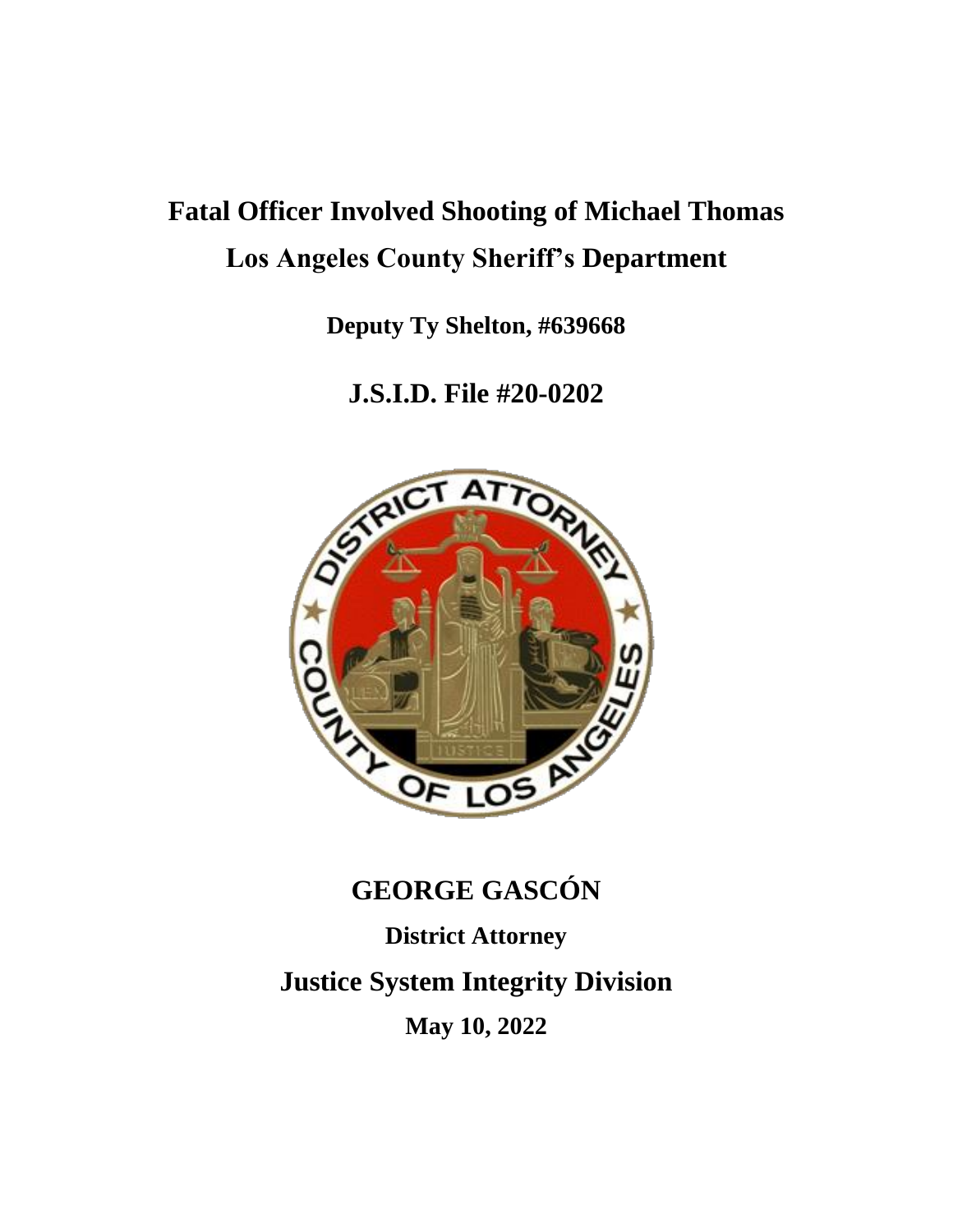## **MEMORANDUM**

| TO:             | <b>CAPTAIN JOE MENDOZA</b><br>Los Angeles County Sheriff's Department<br>Homicide Bureau<br>1 Cupania Circle<br>Monterey Park, California 91755 |
|-----------------|-------------------------------------------------------------------------------------------------------------------------------------------------|
| FROM:           | <b>JUSTICE SYSTEM INTEGRITY DIVISION</b><br>Los Angeles County District Attorney's Office                                                       |
| <b>SUBJECT:</b> | <b>Fatal Officer Involved Shooting of Michael Thomas</b><br>J.S.I.D. File #20-0202<br>L.A.S.D. File #020-10361-1121-013                         |
| DATE:           | May 10, 2022                                                                                                                                    |

The Justice System Integrity Division of the Los Angeles County District Attorney's Office has completed its review of the June 11, 2020, fatal shooting of Michael Thomas by Los Angeles County Sheriff's Department (LASD) Deputy Ty Shelton. We have concluded that there is insufficient evidence to prove beyond a reasonable doubt that Shelton did not act lawfully in self-defense and in defense of others.

The District Attorney's Command Center was notified of the shooting on June 11, 2020, at 7:02 a.m. The District Attorney Response Team responded to the location and was given a briefing and walk-through of the scene.

The following analysis is based on investigative reports, audio recordings of interviews, a recorded 9-1-1 call, DNA analysis reports, the autopsy report, crime scene diagrams, photographic evidence, and witness statements submitted to this office by LASD Detective John Duncan and Sergeant Gene Takashima. Deputy Shelton's voluntary statement was considered in this analysis.

## **FACTUAL ANALYSIS**

On June 11, 2020, at approximately 5:15 a.m., LASD Deputies Ty Shelton, Ruben Perales, Louie Herrera, Miguel Gonzalez, and Kyle Murphy responded to a duplex in the City of Lancaster regarding a possible spousal assault. The deputies were informed via their in-car mobile digital computers that there was an "open line" and that arguing could be heard in the background.<sup>1</sup>

<sup>1</sup> ., who is deaf, called 9-1-1 but never spoke to the dispatcher. The dispatcher remained on the line and unsuccessfully attempted to get ... 's attention during the incident. The 9-1-1 recording provides a lowquality audio recording of the events that occurred that morning. Thomas can be heard yelling during much of the recording, making many of the statements by others unintelligible.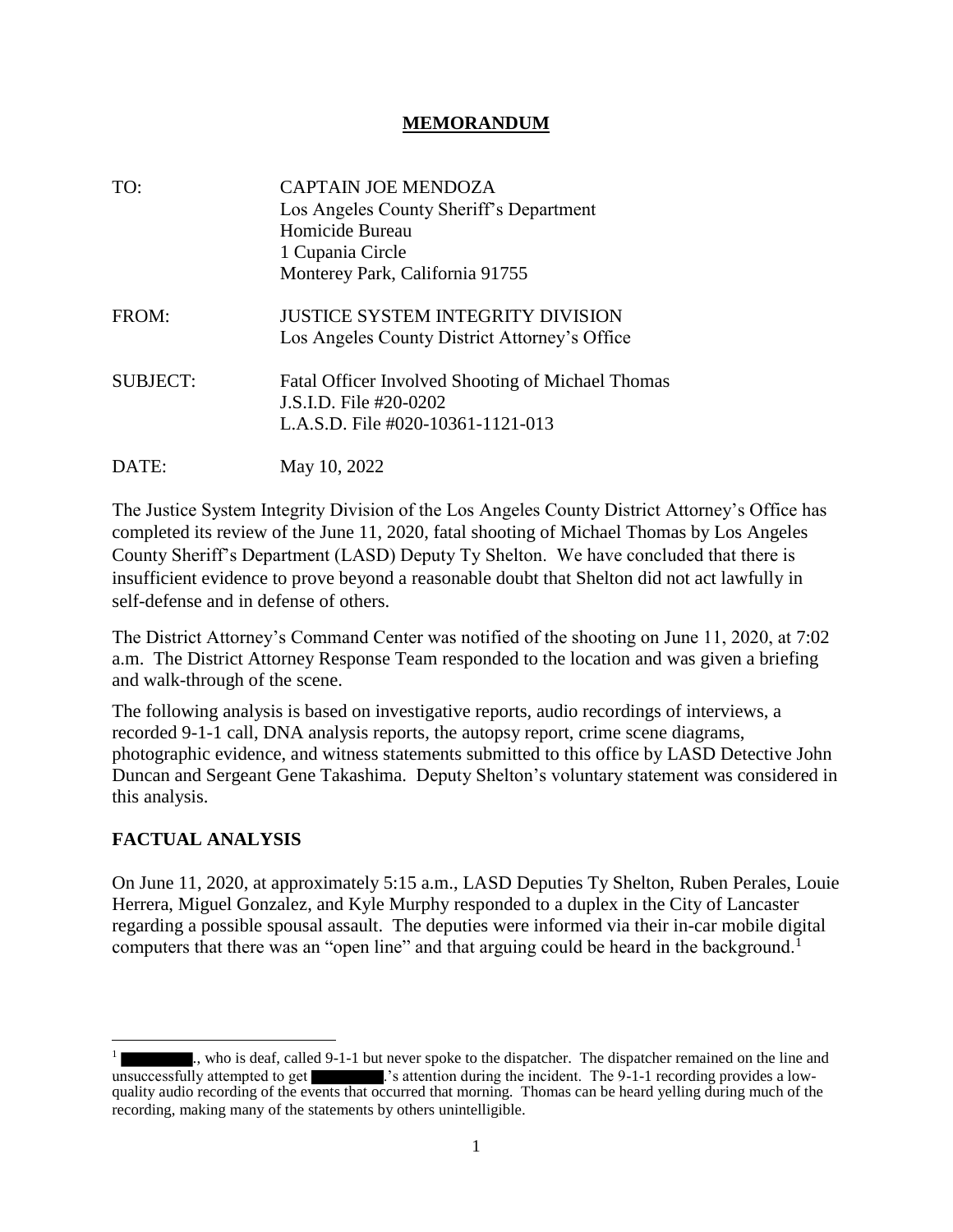Each deputy drove to the location separately in a marked black and white police vehicle and wore a distinctive LASD uniform.<sup>2</sup>

Perales and Herrera arrived at the location first. As they approached the residence on foot, they heard yelling and arguing coming from within. The deputies announced their presence and knocked on an exterior metal screen security door and adjacent window but received no response.<sup>3</sup> Murphy arrived at the location and positioned himself near the rear exit of the residence. Shelton and Gonzalez arrived and joined Perales and Herrera at the front door. After deputies knocked on the security door again, Michael Thomas opened the interior door, leaving the exterior metal screen security door closed and locked.<sup>4</sup>



*Figure 1 – Photograph of the metal security door and window located at the front of Thomas' residence.*

Shelton and Perales stood to the left of the security door, and Herrera and Gonzalez stood to the right of the door. Deputies ordered Thomas to open the door, but Thomas refused. Thomas yelled, "No bitch, don't open the door. I am now in fear for my life! You guys (unintelligible) and your homies just killed somebody."<sup>5</sup> According to the deputies, stood in the living room behind Thomas and appeared visibly upset.<sup>6</sup> Murphy heard arguing coming from the front of the residence and joined the other deputies at the front door.

<sup>2</sup> None of the deputies had been issued LASD body worn video (BWV). Perales wore a personal BWV but did not activate it until after the deputy-involved shooting occurred.

<sup>&</sup>lt;sup>3</sup> A blanket covered the front window and prevented the deputies from being able to see inside the residence.

<sup>4</sup> Thomas was 61 years old, 5'7" tall, and weighed approximately 185 pounds.

<sup>5</sup> Thomas can be heard yelling this on the 9-1-1 recording. The statement seems to be a reference to the May 25,

<sup>2020,</sup> murder of George Floyd by then Minneapolis Police Department Officer Derek Chauvin. Multiple deputies stated they heard Thomas reference Floyd while refusing to open the door.

<sup>6</sup> Multiple deputies described her as "yelling" and "in distress." Shelton, Perales, and Gonzales stated they could not understand what she was saying. Herrera recalled her telling Thomas to, "Open the door!"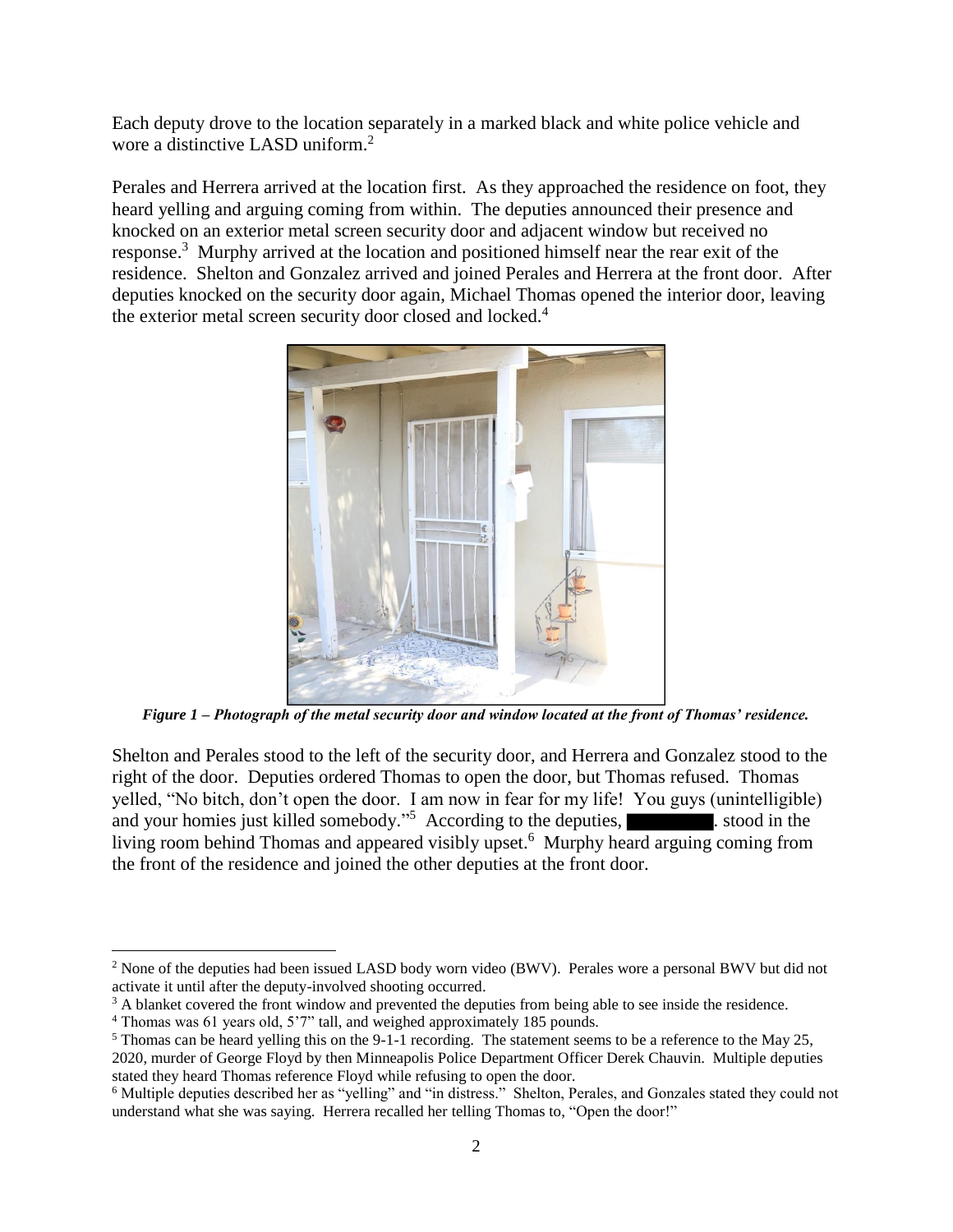Over the next minute, the deputies repeatedly ordered Thomas to open the door so they could check on the occupants' welfare. Thomas repeatedly refused to open the door, yelling at the deputies and telling them they had no right to enter his house. While Thomas was arguing with the deputies, **the deputies**. asked Thomas multiple times, "Why did you put your hands on me?"<sup>7</sup> Thomas told the deputies that "keeps doing this [presumably calling the police] to me" and referenced a recent domestic violence arrest.<sup>8</sup> According to multiple deputies, . walked up behind Thomas and reached for the door. Thomas responded by shoving or slapping  $\blacksquare$  with his left hand to prevent her from opening the door.<sup>9</sup>

Shelton and Perales grabbed the locked metal security door and quickly forced it open. Herrera and Perales were the first to enter the residence. According to Perales, Thomas clenched his fists and took a "fighting position." Herrera stated that upon entry, Thomas started to back up into the house. Thomas yelled, "You all gonna kill me!"<sup>10</sup> Herrera grabbed the left side of Thomas' body while Perales grabbed the right. Shelton straddled the entryway to the residence, slightly behind and to the left of Perales. Gonzales was directly in front of Thomas but was not touching him. Murphy entered the residence, turned to the right, and contacted Kimberly S., who was in the living room screaming. $11$ 



*Figure 2 – Photograph depicting the entryway of Thomas' residence. The approximate positions of Thomas (T), Perales (P), Herrera (H), Shelton (S), and Gonzalez (G) upon entry into the residence are labeled.<sup>12</sup>*

 $\frac{10}{10}$  This statement can be heard on the 9-1-1 recording.

<sup>7</sup> These statements can be heard on the 9-1-1 recording.

<sup>8</sup> These statements can be heard on the 9-1-1 recording.

<sup>9</sup> . can be heard saying "Ahh!" or "Stop!" on the 9-1-1 call at this time. Shelton, Perales, and Murphy stood to the left of the front door and were able to see Thomas, ..., and the inside of the residence. Each stated they saw Thomas prevent . from getting to the security door by contacting her with his left hand. Herrera and Gonzalez did not describe seeing Thomas make physical contact with . They stood to the right of the front door and could not clearly see Thomas or before entering the residence. In .'s brief statement, she described herself as "pull[ing] at the door."

<sup>11</sup> . can be heard on the 9-1-1 call repeatedly screaming "Help!" or "Ahh!"

 $12$  The distance between the front door threshold and the edge of the couch seen in the photograph was approximately four feet and nine inches.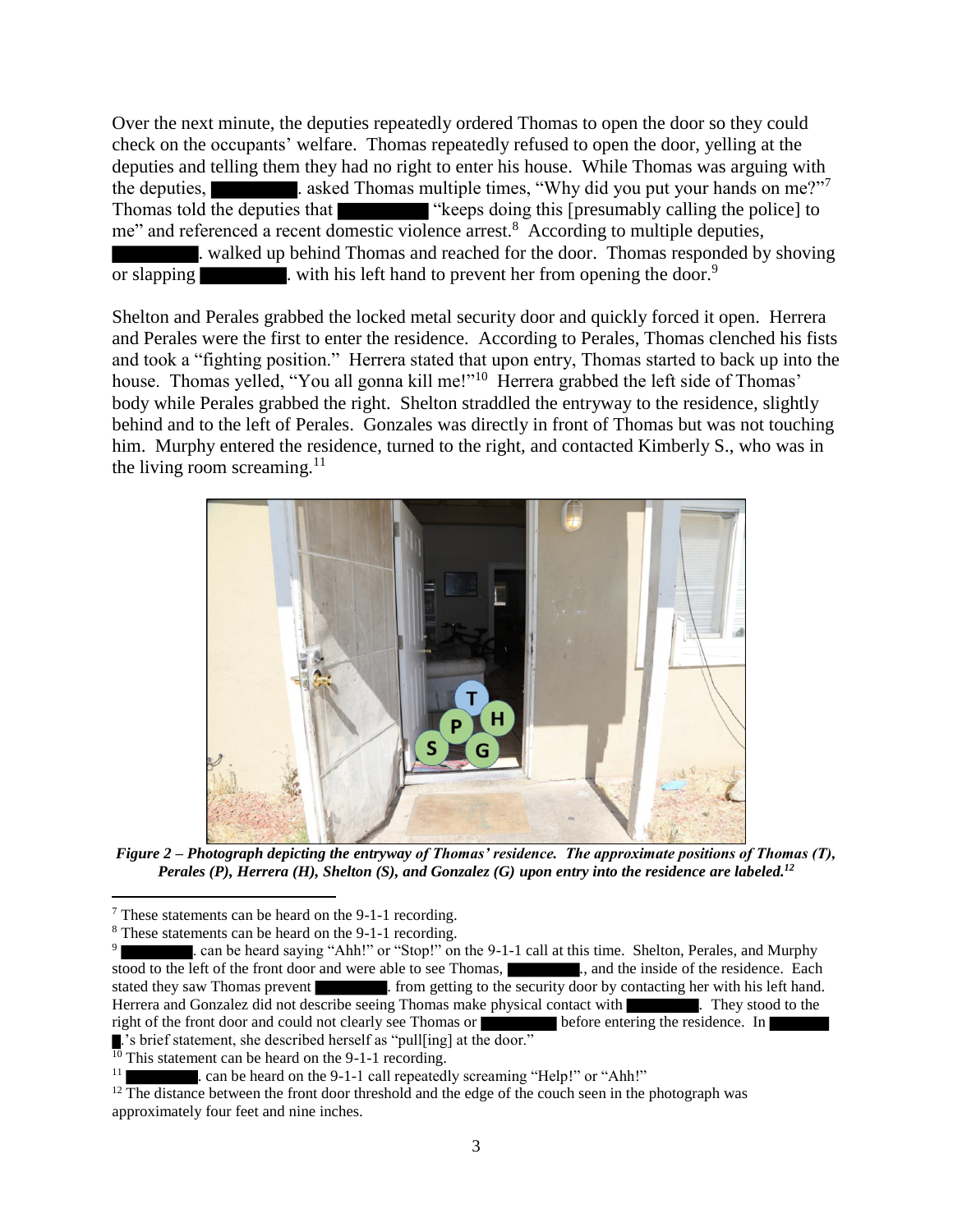Perales and Herrera attempted to control Thomas' arms so he could be handcuffed, but Thomas resisted. According to Perales, he felt "movement" on the left side of his body and duty belt in the area of his holstered service weapon. Shelton then screamed that Thomas was grabbing Perales' gun.<sup>13</sup> According to Shelton, he grabbed Thomas' right arm with both of his hands and attempted to remove Thomas' hand from Perales' duty weapon but was unable to do so. Perales said that when he looked down at his left hip, he saw Thomas' hand on top of his holstered firearm. Perales brought his left arm down in a chopping motion toward Thomas' arm. Simultaneously, Shelton drew his duty weapon with his left hand while continuing to hold Thomas' arm with his right hand. Shelton pointed his duty weapon at Thomas' chest and fired one round.<sup>14</sup>

Perales and Herrera released their grips on Thomas, and he fell back onto a couch before falling to the floor. The deputies briefly exited the residence and radioed that they had been involved in a shooting. They then reentered the residence and removed  $, J, J, \ldots$ , and <sup>15</sup> Gonzalez put on medical gloves and performed CPR on Thomas until additional deputies arrived. Thomas was transported to Antelope Valley Hospital and was pronounced dead by Doctor Jake Wilson at 5:52 a.m.

#### Autopsy

An autopsy was performed on June 13, 2020, by Senior Deputy Medical Examiner Odey C. Ukpo. The cause of death was determined to be a gunshot wound to the chest. Toxicology results indicated the presence of marijuana, phencyclidine, amphetamine, methamphetamine, and benzoylecgonine in Thomas' blood at the time of the incident.<sup>16</sup>

#### Incident Location and Evidence Recovered

Thomas' residence was a one-story duplex, with another attached residence directly to the south. Thomas' front door opened into the living room, which was approximately 16 feet by 13 feet. A couch was located approximately four feet and nine inches west of the front door. Investigators recovered one cartridge casing discharged from Shelton's service weapon headstamped "FC 9MM Luger" from the living room floor near the entryway. Following the incident, Perales went to the Lancaster Sheriff's Station, where his personal BWC and duty belt were collected as evidence. Perales also submitted to a buccal deoxyribonucleic acid (DNA) swab being taken.

<sup>&</sup>lt;sup>13</sup> Shelton can be heard yelling on the 9-1-1 recording. Due to the poor quality of the recording and multiple people speaking and yelling at the same time, Shelton's precise wording cannot be deciphered. The words "he's grabbing" or "he's reaching" and "gun" can be heard.

<sup>&</sup>lt;sup>14</sup> Based on the 9-1-1 recording, approximately ten seconds elapsed between the deputies' entry into the residence and the shot being fired. Approximately 1.5 seconds elapsed between Shelton yelling that Thomas was grabbing Perales' gun and the shot being fired.

<sup>15</sup> . and **.** were in the rear bedrooms of the home during the incident and did not observe the shooting.

<sup>&</sup>lt;sup>16</sup> Phencyclidine is more commonly known as PCP. PCP is a hallucinogenic drug used for its mind-altering effects. At low doses, PCP may cause irritability, paranoia, and hallucinations. Steinpreis, R. (1996) *The behavioral and neurochemical effects of phencyclidine in humans and animals: some implications for modeling psychosis*, Behav. Brain Rsch., 74(1-2), 45-55. Benzoylecgonine is the major metabolite of cocaine.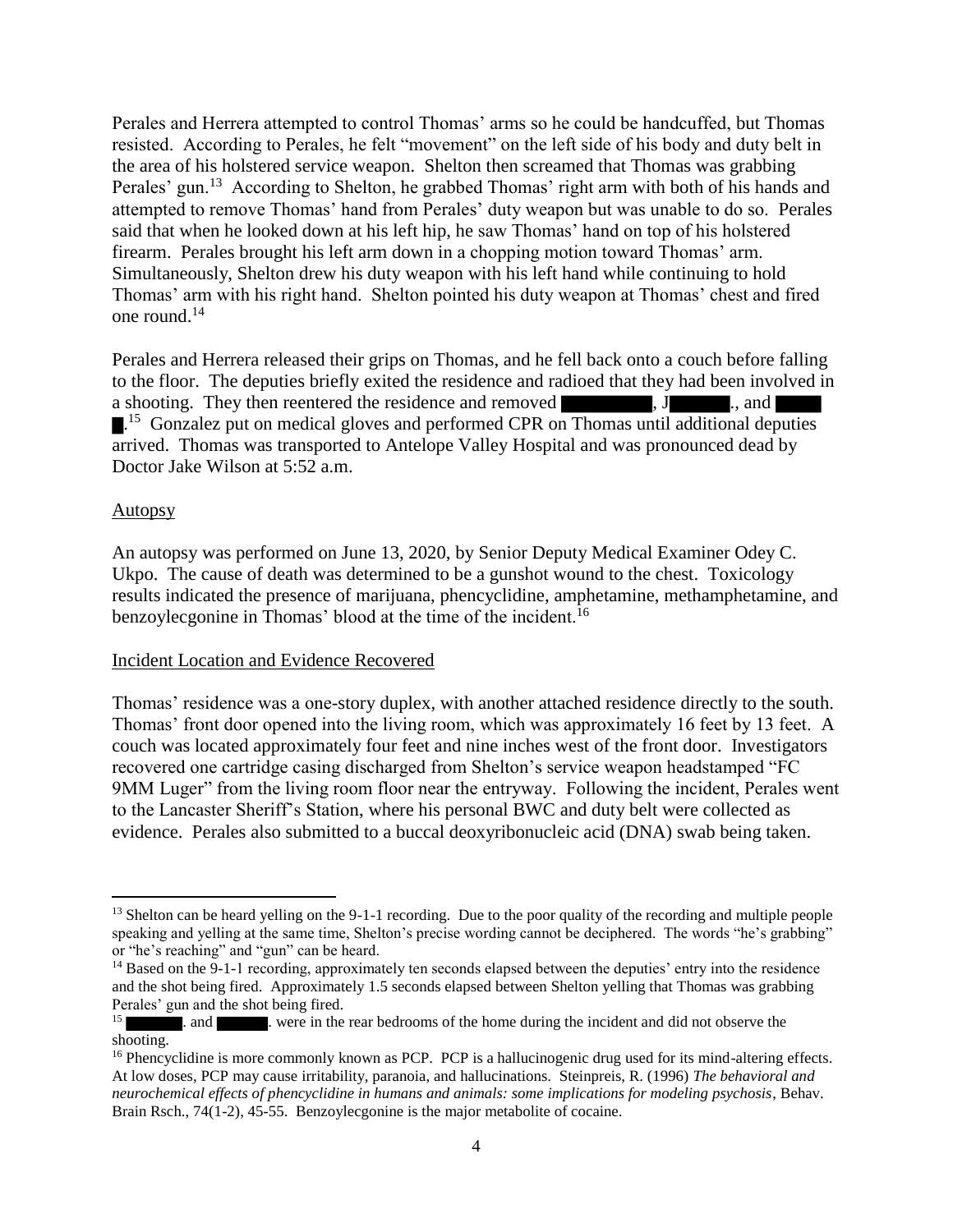## Perales' Duty Belt

Perales wore a standard LASD issued duty belt and firearm holster.



*Figure 3 – Photograph of the duty belt Perales was wearing during the incident.*

Perales' duty weapon was secured by a Safariland Model 6280 Mid-Ride Level II Retention Duty Holster.<sup>17</sup> The Model 6280 prevents the firearm from being removed from the holster without first releasing the security "hood" by simultaneously pushing it down and moving it forward.<sup>18</sup>



*Figure 4 – Photograph of Perales' duty weapon and holster.*

<sup>&</sup>lt;sup>17</sup> A holster's retention level refers to the number of actions required to release the firearm from the holster. Safariland holsters have retention levels ranging from one to four.

<sup>18</sup> Model 6280 SLS Mid-Ride Level II Retention Duty Holster, http://www.safariland.com/products/model-6280-slsmid-ride-level-ii-retention-duty-holster-23292 (last visited Feb. 15, 2022).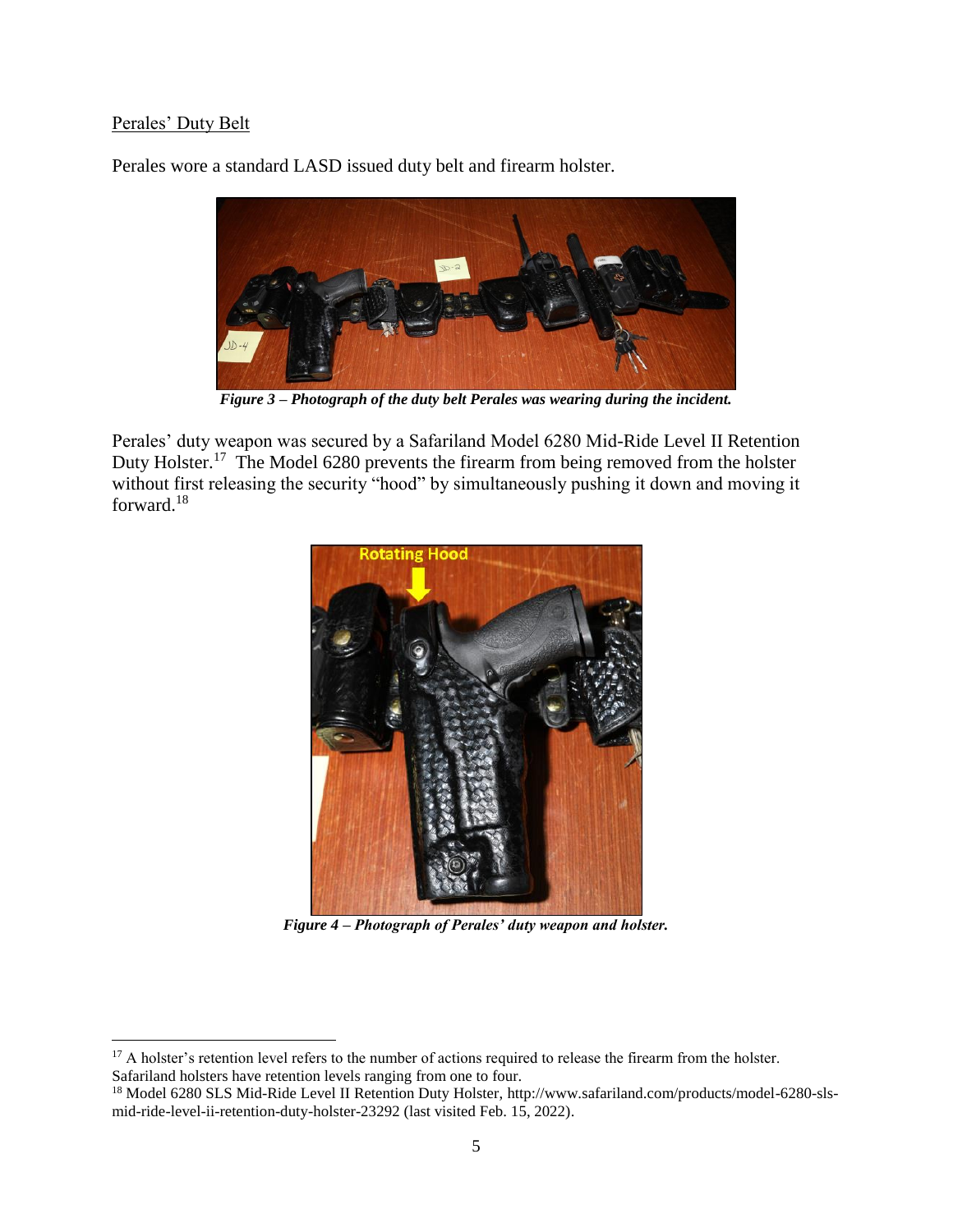#### DNA Evidence

Following the incident, LASD Forensic Identification Specialist Desiree Rollins took possession of Perales' duty belt and transported it to the LASD Crime Lab. On June 17, 2020, Senior Criminalist Gregory Wong took five DNA swabs of Perales' duty weapon and holster, including the holster and security strap, trigger and trigger guard, grip, pistol surface, and magazine.<sup>19</sup> On July 24, 2020, LASD Senior Criminalist Sara Cohen-Hadria completed her comparison of the DNA swabs taken by Wong to the buccal reference sample taken from Perales and a reference sample collected from Thomas' blood.

Cohen-Hadria determined that the sample from Perales' holster and security strap had an assumed number of two contributors, with one being Perales. She concluded that the sample was "uninformative," meaning that Thomas could not be included or excluded as the other contributor.<sup>20</sup> Cohen-Hadria concluded that there was "limited support" for excluding Thomas as a possible contributor to the DNA located on the firearm's grip and surface. The sample from the grip had three assumed contributors, with Perales being one of them. According to Cohen-Hadria's report, the DNA profile was approximately seven times more likely if it originated from Perales and two unknown individuals than if it originated from Perales, Thomas, and an unknown individual. Cohen-Hadria excluded Thomas as a potential contributor to the DNA found on Perales' firearm's trigger, trigger guard, and magazine. The sample from the firearm's surface had four assumed contributors, with one being Perales. Cohen-Hadria concluded that the DNA profile was approximately 55 times more likely if it originated from Perales and three unknown individuals than if it originated from Perales, Thomas, and two unknown individuals.

Studies show that the lack of Thomas' DNA in the samples provided does not mean Thomas did not touch the objects sampled. $2^1$  Cohen-Hadria stated that so many variables affect the quantity of DNA deposited on a touched surface that it is virtually impossible to assign a quantitative likelihood of finding no DNA on an item that had been touched. Such variables include but are not limited to: the shedder status of the individual, environmental factors, the duration and nature of the touching, the surface type of the item being touched, and the preservation and collection methods employed.<sup>22</sup>

<sup>21</sup> Many studies have noted instances of DNA not being deposited on touched objects during controlled experiments. Burrill, J., Daniel, N., Franscione, A. (2019) *A Review of Trace "Touch DNA" Deposits: Variability Factors and an Exploration of Cellular Composition*, Forensic Sci. Int. Genet. 39: 8-18. *See e.g.,* Samie, L., Taroni, F., Champod, C. (2020) *Estimating the Quantity of Transferred DNA in Primary and Secondary Transfers*, Sci. Justice, 60(2): 128-135 (All six participants had at least one instance where DNA was not deposited onto the handle of the knife

they touched). Phipps, M., Petricevic, S. (2007) *Tendency of Individuals to Transfer DNA to Handled Items*, Forensic Sci. Int. 168: 162-168 (Participants who washed their hands 15 minutes prior to the experiment frequently deposited no DNA on plastic tubes after holding them for ten seconds).

 $19$  According to LASD investigators, their request to have Perales' entire duty belt swabbed for DNA was denied by a supervising criminalist, who authorized swabbing only the holster and firearm.

 $20$  According to Cohen-Hadria, an uninformative conclusion means it is just as probable that the DNA contained in the sample belongs to some unknown individual as it does Thomas.

<sup>22</sup> Oorschot, R.A.H., Szkuta, B., Meakin, G., Kokshoorn, B., Goray, M. (2019) *DNA Transfer in Forensic Science: A Review*, Forensic Sci. Int.: Genet. 38: 140-166.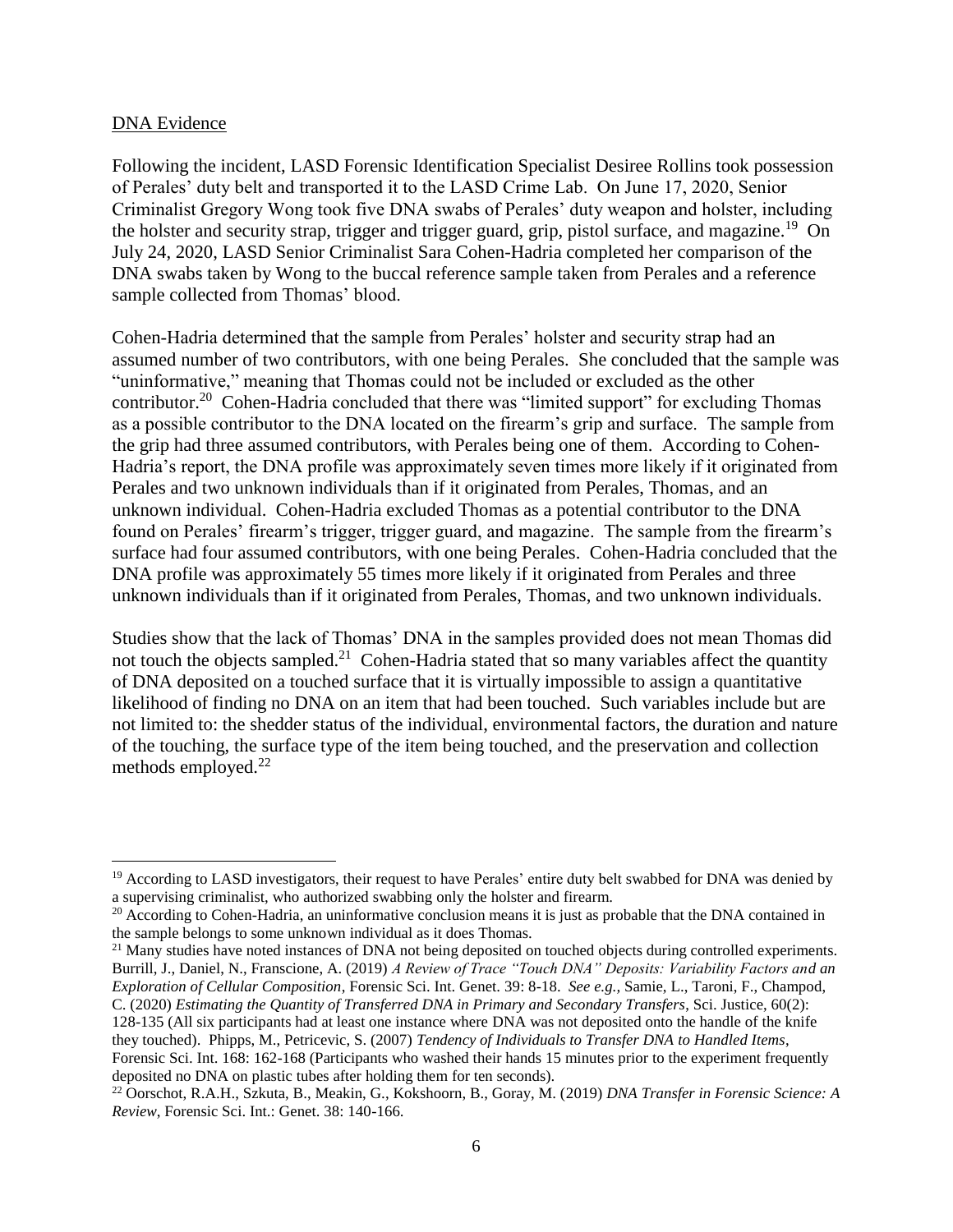#### Perales' Body Worn Video

At the time of the incident, LASD did not provide their deputies with BWV. LASD did allow deputies to purchase and use a personal BWV if they chose to do so. When Perales responded to Thomas' residence, he had a Miufly brand BWV attached to his duty belt. According to Perales, he did not turn the camera on until after the incident. A review of the video shows Perales walking through the residence following the incident. At one point, a deputy can be seen performing chest compressions on Thomas in the living room.

When Perales exited the residence, an unidentified sergeant asked him if he was there during the incident. Perales told the sergeant, "He [Thomas] was grabbing my gun as I was trying to hold him down." Perales explained that Shelton said, "He's going for your gun Perales! Stop, he's going for your gun!" Perales told the sergeant, "I went to go smack him like this, and as soon as I did [Shelton discharged his service weapon]."

#### Deputy Statements

#### Statement of Ty Shelton<sup>23</sup>

On the morning of the incident, Shelton responded to a call for service regarding a possible spousal assault. His mobile digital computer informed him that there was an "open phone line" and screaming could be heard. When Shelton arrived, he observed multiple deputies already at the location. Deputy Murphy was standing by a backyard fence on the west end of the house, and Deputies Herrera and Perales were near the front of the house. Shelton heard "aggressive" yelling and screaming coming from inside the residence. Shelton knocked on the front door and gave verbal commands to open the door. Shelton stood to the left of the door, Perales was behind him, and either Herrera or Gonzalez was to his right. A man, later identified as Thomas, "violently" opened the interior door but left the metal security door closed.<sup>24</sup> A female, later identified as ..., stood behind Thomas and slightly to his left. Shelton assumed Thomas was the suspect and . was the victim based on Thomas' aggressive behavior.

The deputies remained outside the front door for approximately forty-five seconds as Thomas yelled at them and refused to open the door.<sup>25</sup> Shelton said Thomas' fists were clenched as he yelled at the deputies. Shelton told Thomas that the deputies needed to enter the house to check on everyone, but Thomas refused to let them inside. According to Shelton, Thomas said something like, "I know how you guys are. You kill our people. You're not coming in this house." Shelton attempted to open the metal security door, but it was locked.  $\blacksquare$  was also talking, but Shelton could not hear her voice over Thomas' yelling. . moved toward the door and appeared to reach for the handle, but Thomas moved to his left and blocked her from opening the door. Shelton said, "He [Thomas] yelled something to tell her to get back in the house and go away, and then he swung his left hand upwards towards her and made it sound like he made contact—probably like striking her in the face with his hand."

<sup>&</sup>lt;sup>23</sup> Investigators interviewed Shelton on June 12, 2020, at Lancaster Sheriff's Station. This statement was recorded.

<sup>&</sup>lt;sup>24</sup> Shelton described Thomas as approximately six feet tall with a medium build.

<sup>&</sup>lt;sup>25</sup> Shelton said Thomas repeatedly yelled, "What the fuck are you doing here?"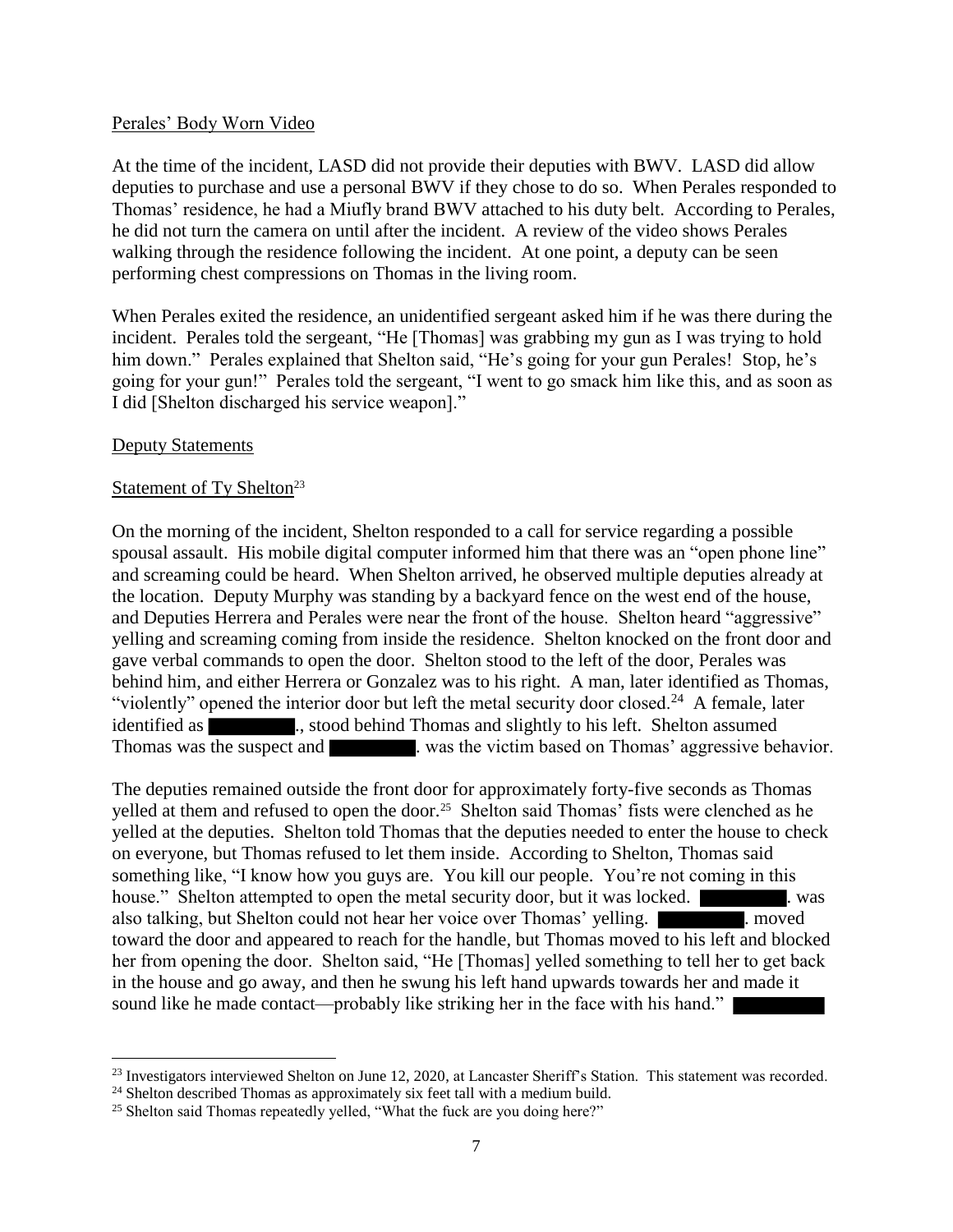began screaming, but Shelton could not hear what she was saying because "he [Thomas] was yelling and shouting the entire time."

Shelton grabbed the metal security door and forced it open, then held it open as another deputy, likely Perales, entered. Shelton also entered the home, and he and Perales stood in the entryway door frame. Herrera entered and went to the right, slightly into the living room.<sup>26</sup> When the deputies entered the residence, Thomas dropped into a "squat" and extended his arms in front of his body and slightly to his side. Perales moved directly toward Thomas and grabbed him by his upper shoulders and armpits. Herrera stood to the right of Perales with his hand on Thomas's left shoulder. Shelton straddled the threshold with his right foot outside and his left foot inside the residence. Thomas and . were both screaming, but Shelton could not decipher what was being said.

According to Shelton, as Perales and Herrera attempted to detain Thomas, Thomas' right arm wrapped around Perales' right hip.<sup>27</sup> Shelton stated, "And then I look down, and I saw his [Thomas'] arm, and I immediately saw his arm retract, slide across his [Perales'] belt and his hand grabbed Deputy Perales' duty weapon." Shelton continued, "I distinctively see his hand go around—either it's the initial grip or behind where the holster connects to the belt … and [I] immediately went from being concerned to extremely terrified. Now he's got his hand on a firearm." At that point, Shelton grabbed Thomas' forearm with both hands and said to Perales, "He has your gun! He's grabbing your gun!" at least five times.<sup>28</sup> Shelton attempted to pull Thomas' arm away from Perales' service weapon but could not move it.<sup>29</sup>

Shelton worried that Perales' service weapon would come out of its holster at any moment. Shelton explained that although department issued holsters have safety mechanisms that require specific actions to remove the firearm, such as pushing the hood down while moving it forward, he feared Thomas would gain possession of Perales' firearm:

I know that whether it's my holster, in particularly the one that's issued by the county, there's a hood that goes over the top of the firearm that holds the back of the firearm in place. Those are the easiest thing in the world to have come down unintentionally. I've gotten out of my patrol vehicle [and] that hood is down whether I've accidentally bumped it with my elbow.

Shelton moved his left hand down to his firearm and kept his right hand on Thomas' forearm. He observed Perales' hip moving towards Thomas, which made him believe Thomas was pulling hard on the firearm. Shelton explained what happened next:

[A]nd given his belligerent statements, how he's screaming. We had nowhere to go, and he's un—he's not letting go of this firearm. I now know that he had, in my opinion, the

 $26$  The front door of the home entered immediately into the living room.

 $27$  Shelton explained that he was trained to look at a suspect's hands during an altercation.

 $28$  This statement, or a similar one, can be heard one time on the 9-1-1 recording.

<sup>&</sup>lt;sup>29</sup> Shelton believed Thomas knew he was grabbing Perales' duty weapon. "There's no way you cannot distinguish that that's a firearm, at least in my personal opinion, to even any prudent person aware of the shape of a firearm, how they look and would feel."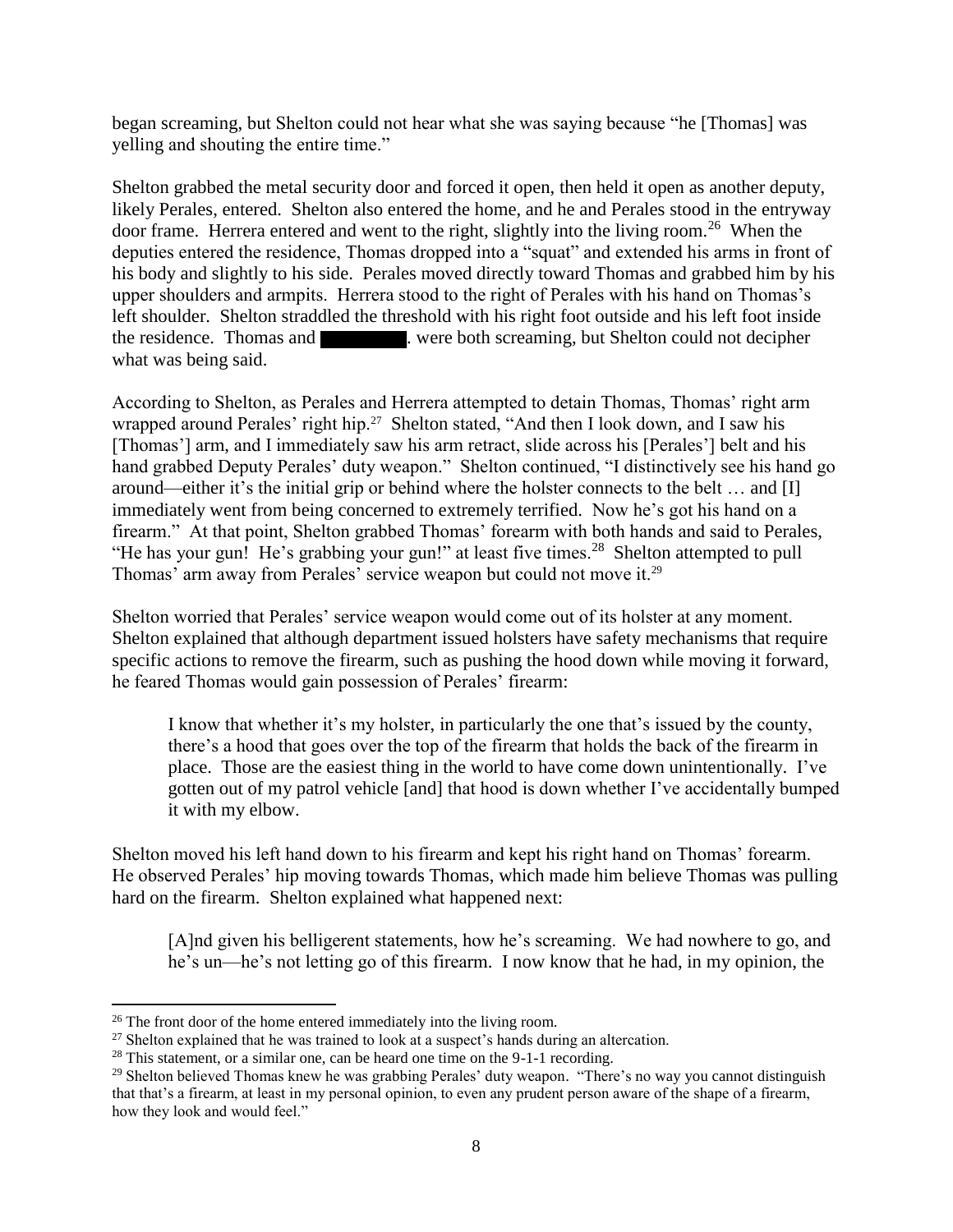complete intention he's going to kill one of us with that firearm. So, once I—I've—once I know that that's going to happen, I draw my firearm from my left side, which is where it's holstered on my hip. I extend my arm all the way outward, point my firearm at his chest and fire one round.

During the interview, Shelton was asked whether he considered using less than lethal force, namely pepper spray or his Taser. Shelton stated he did not use pepper spray out of fear of contaminating everyone, including the deputies. Shelton explained that he did not use his Taser because Perales' left leg was between his own legs, blocking access to his right hip, where he kept his Taser. According to Shelton, the duration of the entire incident was approximately five minutes, with about two minutes elapsing between forcing the metal security door open and discharging his duty weapon.

#### Statement of Ruben Perales<sup>30</sup>

On the morning of the incident, Perales responded to a 9-1-1 call regarding possible domestic violence. The mobile digital computer in Perales' car stated there was an open phone line, and arguing could be heard in the background. Perales and Herrera responded to the location together in their separate police vehicles. While en route, Perales and Herrera spoke over the radio and decided that Perales would be assigned to less than lethal force if needed.<sup>31</sup>

Once at the location, Perales and Herrera approached the front door together. Perales heard yelling coming from within the home and "a bumping sound of some kind, or a fight." Both Herrera and Perales knocked on the front door and stated, "Sheriff's Department," but were not acknowledged. Perales then knocked on the window adjacent to the door. Perales stood to the left of the front door, and Herrera was to the right of the door. Thomas opened the interior door but left the metal security door closed. Thomas said, "You're not fucking coming in here," and "Do you see what you did, you bitch?" Perales was unsure of the order in which they arrived but noticed Shelton and Gonzalez standing at the door. Perales saw a female, later identified as **k**, standing behind Thomas. **Example 2** was screaming and yelling, but Perales could not understand what she was saying.

Perales told Thomas that they needed to enter the location to talk to him and "make sure everybody's okay." Thomas told them to, "Fuck off!" Perales then saw Thomas shove . with his hand. Perales said Thomas was "trying to keep her away from the door." Shelton told Thomas they would enter the home if Thomas would not let them in, and Thomas responded, "Fuck you!" At that point, Perales assisted Shelton in forcing the metal security door open, and they both entered the residence to detain Thomas. Thomas yelled, puffed out his chest, clenched his fists, and assumed a "fighting position." . was in the back of the living room crying. Perales grabbed Thomas' right clavicle and outer bicep of his right arm and attempted to push him down toward the ground so they could arrest him. Herrera was trying to get Thomas' left arm behind his back. Deputies told Thomas to, "Stop resisting!" but Thomas tensed his body and pulled away. Perales said, "I felt like a shrug or a brush of some kind. Some

<sup>&</sup>lt;sup>30</sup> Investigators interviewed Perales on June 11, 2020, at Lancaster Sheriff's Station. The interview was recorded.

 $31$  It is common for deputies responding to 9-1-1 calls to discuss a tactical plan and delegate specific duties prior to arriving at the location.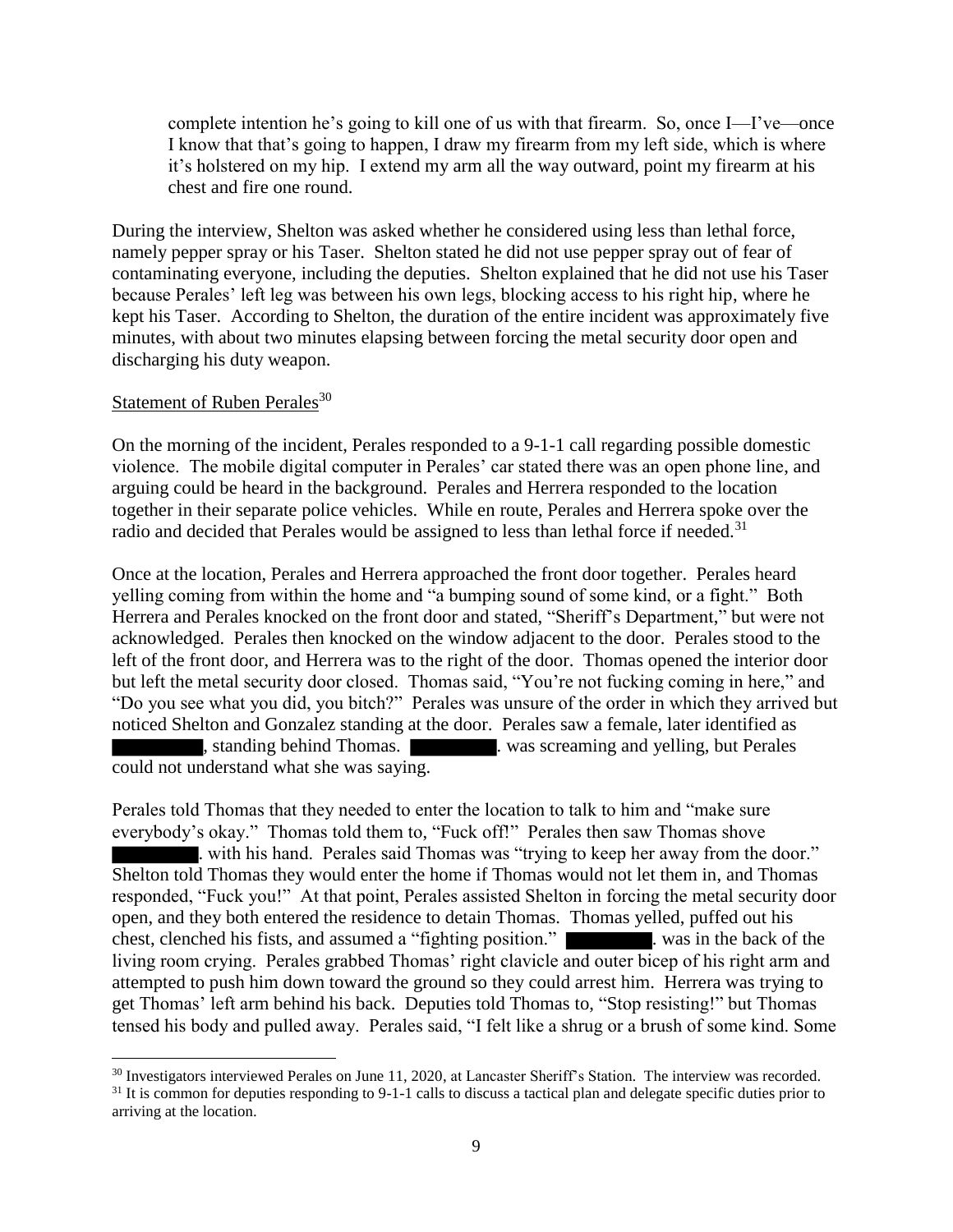movement to the left side of my gun belt … Specifically, like my gun area." At the time, Perales assumed it was another deputy "bumping" into his duty belt.

Perales heard Shelton yell, "Perales, your gun! He's going for your gun!" Perales described Shelton's tone as a "shriek" and heard "concern" in Shelton's voice. At that point, Perales understood the source of the movement to his duty belt. Perales briefly glanced down and saw Thomas' right hand on the locking mechanism of his holster.<sup>32</sup> Perales explained, "[W]hen I looked down, and I saw that he was attempting, or had his hand over my gun, there was only one reason why anybody would—would want to reach for an officer's gun, and that's to—to kill us." Perales made a downward chopping motion toward his holster with his left arm and attempted to turn his left hip away from Thomas. As Perales tried to turn, he saw the muzzle of Shelton's firearm come in front of his face. Perales then saw muzzle flash and heard Shelton's service weapon discharge to the left of his shoulder.

Perales jumped back and reached for his service weapon, which was in his holster with the locking mechanism partially disengaged.<sup>33</sup> Perales drew his service weapon, stepped outside, and radioed that a deputy involved shooting had occurred. Perales reentered the home and observed . in the back of the room crying and . in the hallway. Herrera ordered **.** and **.** . out of the house, and Gonzalez began CPR on Thomas.

#### Statement of Louie Herrera<sup>34</sup>

Herrera and Perales responded to a domestic violence call, and as they walked toward the front door, Herrera could hear a male and female arguing. Shelton, Gonzalez, and Murphy arrived and walked up the driveway as Herrera knocked on the metal security door several times with his flashlight. Herrera stood to the right of the door and against the wall. Shelton and Perales stood to the left of the door. Thomas opened the interior door but repeatedly refused to open the metal security door. Due to Herrera's position, he could only see the left half of Thomas and could not see further into the living room. Thomas said, "You guys are killers … I heard what you did to George Floyd. You guys are just killers. I don't want you in my house." Herrera said he could not see ..., but could hear her. ... sounded distressed and was "telling us to open the door [and] telling him to open the door."<sup>35</sup>

At that point, Shelton and Perales forced the metal security door open. Herrera was the first deputy to enter the house. Upon entry, he grabbed Thomas by his shirt to prevent him from moving further into the living room. He then grabbed Thomas' left elbow or tricep with his right arm and Thomas' left hand or wrist with his left arm. Herrera forced Thomas' hand into his abdomen and applied a control hold. Perales then grabbed Thomas' right arm. Herrera stated that Thomas resisted and leaned back onto the couch's armrest. Shelton told Thomas, "Stop!" and "Calm down!"

 $32$  Perales did not know if the security hood was still in the locked position at that time because Thomas' hand was blocking his view.

<sup>&</sup>lt;sup>33</sup> Perales estimated the hood had been pushed forward a quarter of an inch.

<sup>&</sup>lt;sup>34</sup> Investigators interviewed Herrera on June 11, 2020, at Lancaster Sheriff's Station. The interview was recorded.

<sup>&</sup>lt;sup>35</sup> According to Herrera, he was later told that Thomas had physically prevented . from opening the door. He was unable to see the left side of Thomas or . during the incident due to his positioning to the right side of the front door.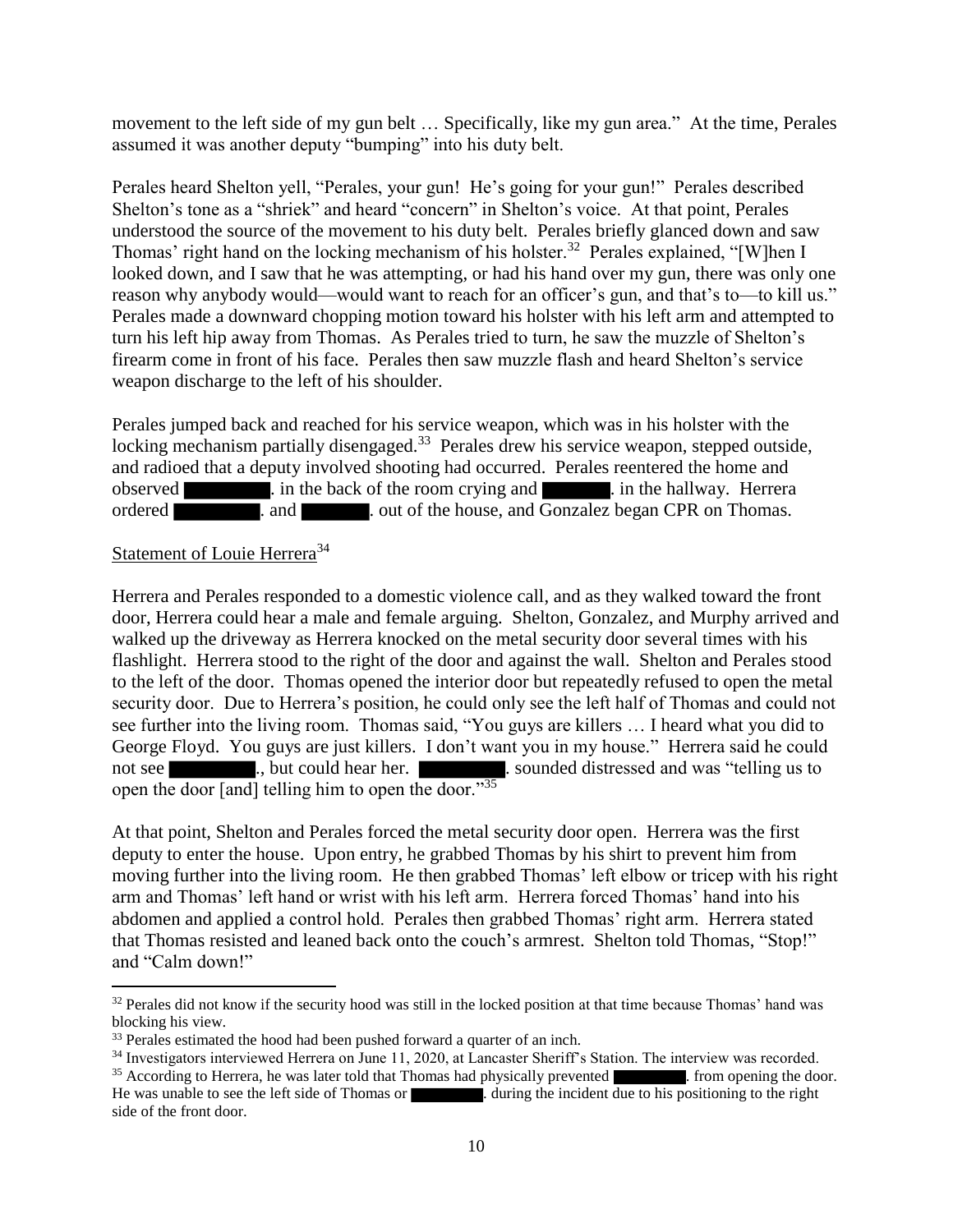Herrera then heard a deputy shout, "He's reaching for your gun!" and saw Thomas' wrist near the left side of Perales' belt.<sup>36</sup> Herrera said, "I was angled. I couldn't see what he was reaching. The next thing I know, Deputy Shelton pulls out his weapon … That's when he—when he shoots the suspect." After the shot, Herrera saw Thomas' blood on his hand and released Thomas. Thomas fell back onto the couch and then onto the floor. The deputies briefly exited the house before Gonzalez reentered to perform CPR.

#### Statement of Michael Gonzalez<sup>37</sup>

On the morning of the incident, Gonzalez responded to a domestic violence call in the City of Lancaster. Gonzalez arrived at the location at the same time as Shelton. When Gonzalez approached the front door, Herrera and Perales were already there. Thomas was yelling, "You mother fuckers are going to kill me ... It's like George Floyd!" Gonzalez heard screaming from inside the residence but could not recall what she was saying. He believed . was in "distress" and "needed help." Gonzalez heard Thomas tell "Shut up, bitch." Shelton told Thomas he needed to come outside, but Thomas refused to open the security door.

Shelton and another deputy forced open the metal security door. The deputies entered the residence, and two of them grabbed Thomas.<sup>38</sup> Shelton was standing to Gonzalez' left and was not touching Thomas. Thomas resisted the deputies. Thomas' "arms were kind of stretched out and kind of by the deputies' like waistline." Gonzalez could not see Thomas' hands. Deputies ordered Thomas to, "Stop fighting!" and Gonzalez decided to go "hands on" and assist. Gonzalez stated, "I approach the suspect with my hands up about to grab his upper torso when I heard—I don't know—someone said 'gun!' I immediately looked to my left, saw Shelton's gun out and—and saw the muzzle flash off when he fired the—his firearm." Gonzalez was face-toface with Thomas and approximately two feet away when the shot was fired. Gonzalez did not see where Thomas' arms were because he was focused on Thomas' face.

After the deputy involved shooting occurred, Gonzalez asked Shelton, "Hey, where's the gun?" Shelton responded, "No, he was grabbing Perales' gun." Gonzalez then performed CPR on Thomas.

## Statement of Kyle Murphy<sup>39</sup>

When Deputy Murphy arrived at the location, he observed Herrera and Perales walking up the driveway. He walked to the rear of the residence to ensure no one escaped as the other deputies went to the front door. While standing at the rear, he heard the front door open and a man yelling, so he walked back to the front. Murphy saw Herrera to the right of the front door, Perales to the left, and Shelton walking back and forth. Murphy positioned himself to the left of the door. Thomas was refusing to let the deputies into the house and stated, "She does this every

<sup>36</sup> Later in the interview, Herrera said he heard, "He's got your—he's got your gun!"

<sup>&</sup>lt;sup>37</sup> Investigators interviewed Gonzalez on June 11, 2020, at the Lancaster Sheriff's Station. The interview was recorded.

<sup>&</sup>lt;sup>38</sup> Gonzalez did not know which deputy grabbed which of Thomas' arms.

<sup>&</sup>lt;sup>39</sup> Investigators interviewed Murphy at Lancaster Sheriff's station on June 11, 2020. The interview was recorded.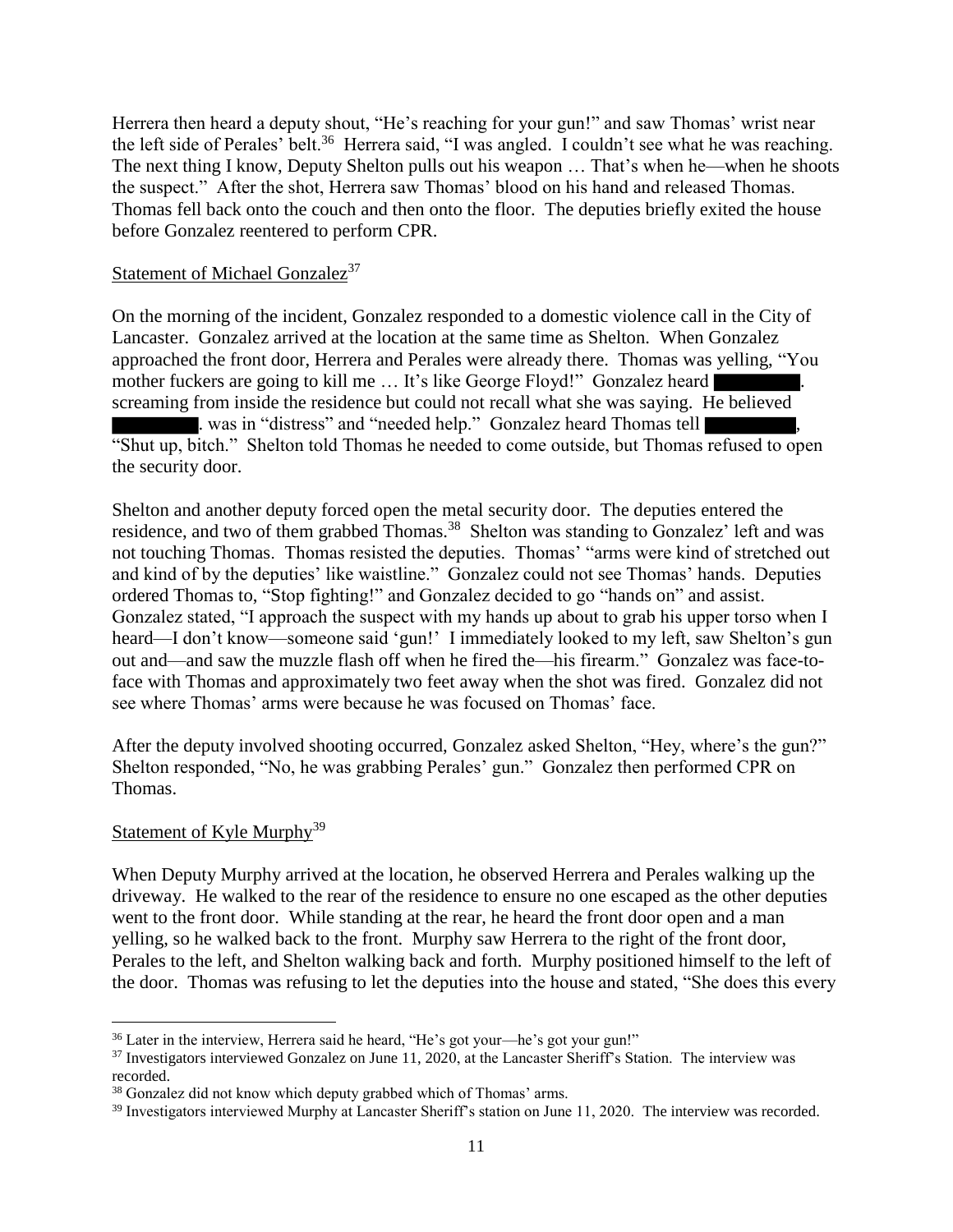time, she calls, you guys come in and ruin my day," and "I know what you guys did to that Floyd guy." reached toward the front and stated, "He hit me." In response, Thomas told her to, "Shut up!" and swung his arm from his chest toward . Murphy then heard the "smack" sound of Thomas' hand contacting .

Shelton forced the security door open, and the deputies entered the residence. Thomas' hands were clenched, his arms were by his side, and he was shuffling backward. Murphy was the last deputy to enter the home. When Murphy entered, he turned to the right and approached ., who was screaming and crying. Murphy ordered ... out of the house, but she did not leave and continued screaming. Someone yelled, "Shotgun!" and Murphy heard a firearm discharge. When Murphy turned toward the noise, he saw what appeared to be "dust" and the deputies stepping backward. Thomas was on the couch, and . was screaming. The deputies then exited the residence. Later, Murphy checked on Shelton, and Shelton told him, "I shot him. He was going for Perales' gun."

## Witness Statements

## Statement of  $\blacksquare$

LASD Deputy Hun Sok Pyon responded to the location after the deputy involved shooting and briefly interviewed **. On** a nearby sidewalk.<sup>40</sup> Number 2011. Was crying and expressed feelings of guilt for calling the police. . stated she was "playing" with her phone and accidentally called. According to ..., she and Thomas had been drinking that morning.<sup>41</sup> At one point, Thomas became upset with  $\blacksquare$  because he thought she was bothering ..., and they began to argue. Thomas was acting "crazy" and slapped on the right side of her face.<sup>42</sup> accidentally dialed 9-1-1, and deputies arrived at the location. **Explained, "When you all came and—and you all telling him to open** the door, and he thought I was telling you all something and—and I pull—pull the door and then you all handcuff him, and I heard him say 'Ow! Ow!' and then the next thing you know, you guys shot him."<sup>43</sup>

## Statement of

LASD Deputy Daniel Carlin responded to the scene of the incident and contacted outside of the residence.<sup>44</sup> **. stated she arrived at the location at approximately three in** 

<sup>40</sup> This interview was recorded.

<sup>41</sup> . stated she was an alcoholic and had consumed two 40 oz bottles of "Olde English," and Thomas had been drinking a large bottle of cognac.  $\blacksquare$  stated she did not know if Thomas was under the influence of a controlled substance at the time of the incident.

<sup>42</sup> . audio recorded six minutes and 33 seconds of the argument and altercation between her and Thomas on her cell phone.

 $^{43}$  Pyon did not ask  $\blacksquare$ . for clarification or additional details regarding the deputy involved shooting.

Following her interview with Pyon, . refused to speak with LASD investigators at the scene.

Investigator's subsequent efforts to interview , ..., and ..., and ... were unsuccessful. In a meeting with one of Thomas' daughters and her civil attorney, investigators were told that  $\blacksquare$ ,  $\blacksquare$ , and

<sup>.</sup> were aware of the investigator's desire to speak with them, but they did not want to be interviewed. A civil suit was filed on behalf of Thomas' children on February 19, 2021.

<sup>44</sup> This interview was not recorded.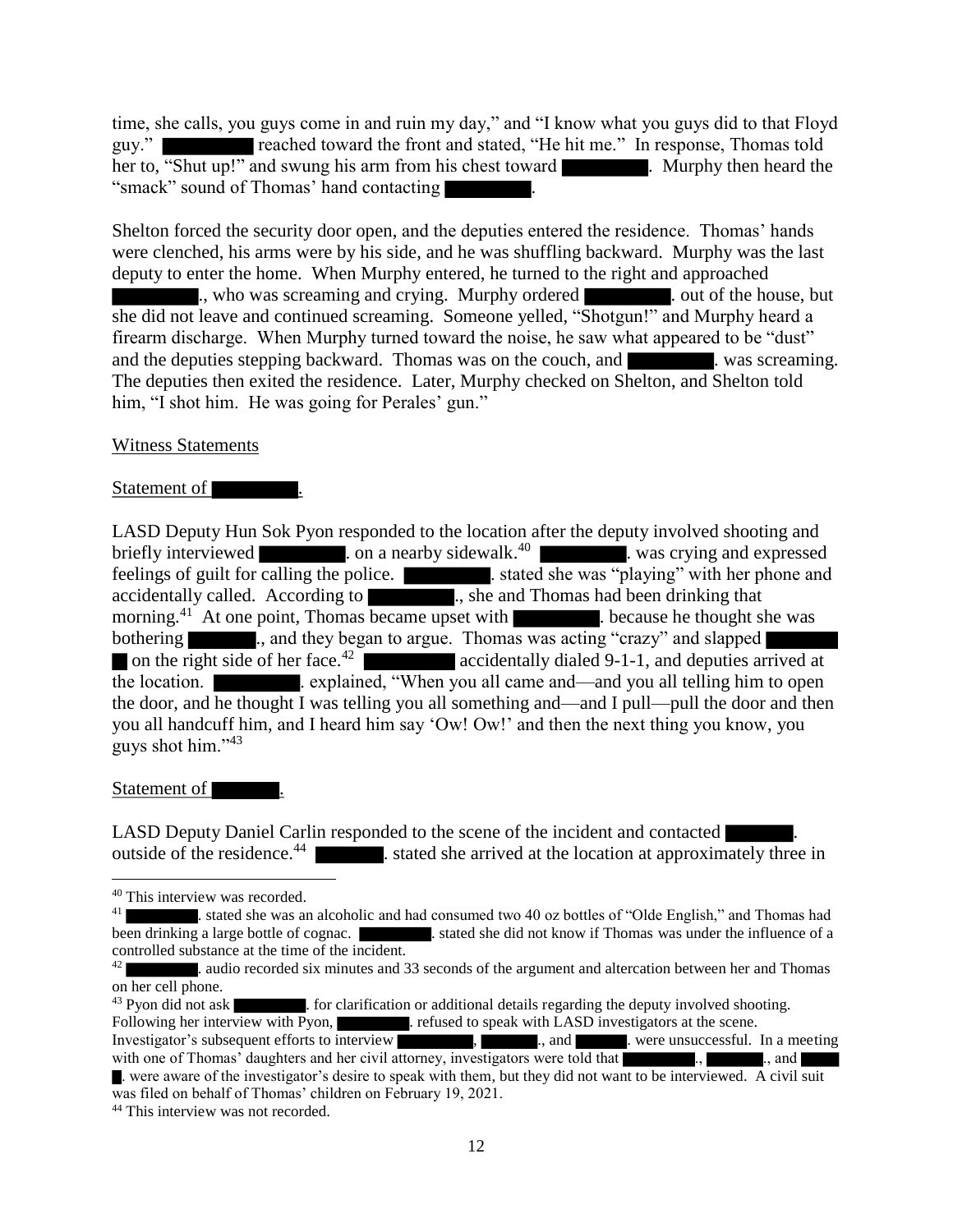the morning to hang out with . and Thomas. The three of them were in Thomas' and .'s bedroom together drinking alcohol when Thomas became angry with and an argument ensued. During the altercation, Thomas slapped **the contract of the state** . on two separate occasions.

Thomas and **Exercise 1.** were still arguing when deputies knocked on the front door. Thomas and **a** walked to the living room, and stayed in the bedroom. heard Thomas arguing with the deputies and began to walk out of the bedroom. As she approached the bedroom door jam, she heard a loud "pop." She stepped out into the living room and saw Thomas on the floor. Deputies removed everyone from the home, and **Exercise** sat on the curb outside until Carlin contacted her.

Pyon briefly interviewed **Exercise** . on the morning of the incident.<sup>45</sup> Pyon questioned regarding the events leading up to the deputies' arrival, including the domestic violence incident. However, Pyon did not ask . about the events that occurred after deputies arrived at the location.

#### Statement of

Pyon contacted **.** outside the residence. Stated he was in another room during the incident and did not see or hear anything.

#### Statement of

On the morning of the incident, LASD Investigators spoke with twice.<sup>46</sup> resided in the same duplex as Thomas, in the unit directly to the south. investigators that she had been having trouble sleeping and was awake in her living room. She could hear her neighbors arguing.<sup>47</sup> **. heard deputies knock on her neighbor's front door.** . looked out her living room window and saw three male uniformed deputies on her neighbor's walkway and porch.

The deputies told her neighbor [Thomas] to, "Open the door." . heard Thomas tell the deputies, "She calls you guys all the time," but that everything was fine. She also heard . tell the deputies that everything was "fine." The deputies continued ordering Thomas to open the door, and he refused. Thomas said, "I am scared. I've been watching the news … I know you guys are going to kill me."

. was unsure if Thomas opened the door, but she assumed the deputies entered the residence because she no longer saw them in front of the location.<sup>48</sup> Almost immediately, . heard a "shot." She then saw the three deputies exit the front door. One of the deputies was bending over with both of his hands on his knees and "hyperventilating." The deputy bending over said something about a gun, either "I saw a gun" or "He had a gun."

<sup>&</sup>lt;sup>45</sup> This interview was recorded.

<sup>46</sup> Both interviews were recorded.

<sup>47</sup> . did not know her neighbors well. She knew what they looked like but did not know their names.

<sup>&</sup>lt;sup>48</sup> Due to the location of the window . was looking through, she could not see Thomas' front door.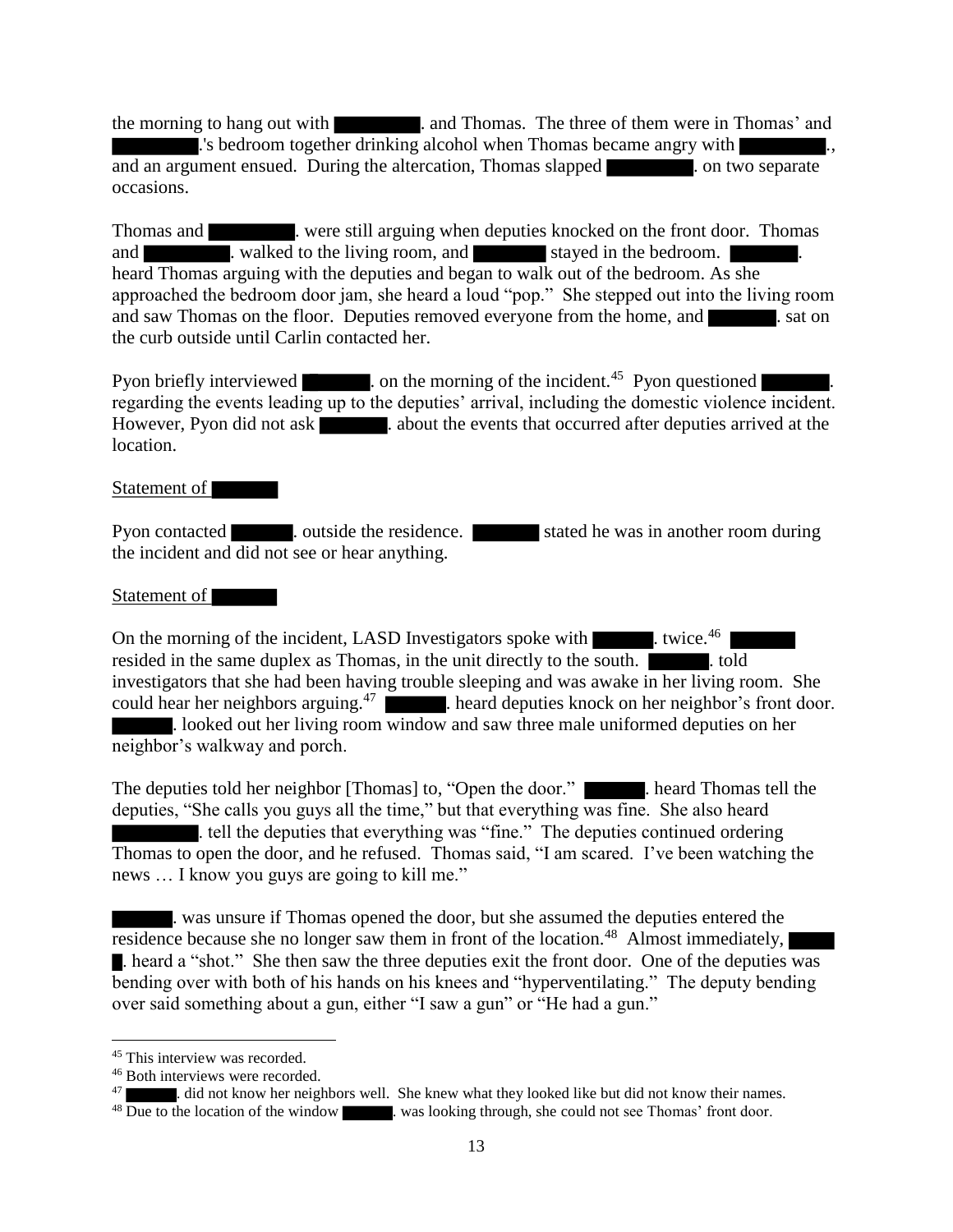## Character and Trait of Character Evidence

The following information is included in this memorandum solely because it is relevant evidence that would likely be admissible in Shelton's defense if charges were filed against him. As such, it must be considered in analyzing whether or not there is sufficient evidence to prove Shelton's actions were unlawful.

Thomas has a history of violent conduct and resistive behavior toward law enforcement. California Evidence Code section 1103 makes evidence of the character or trait of character of a victim of a crime for which the defendant is being prosecuted admissible, if the evidence is offered by the defendant to prove conduct of the victim in conformity with the character or trait of character. "[I]n a prosecution for a homicide or an assaultive crime where self-defense is raised, evidence of the violent character of the victim is admissible to show that the victim was the aggressor. *People v. Shoemaker* (1982) 135 Cal.App.3d 442, 446–447; *People v. Rowland* (1968) 262 Cal.App.2d 790, 797.



## **LEGAL ANALYSIS**

California law permits the use of deadly force in self-defense or in the defense of others if the person claiming the right of self-defense or the defense of others actually and reasonably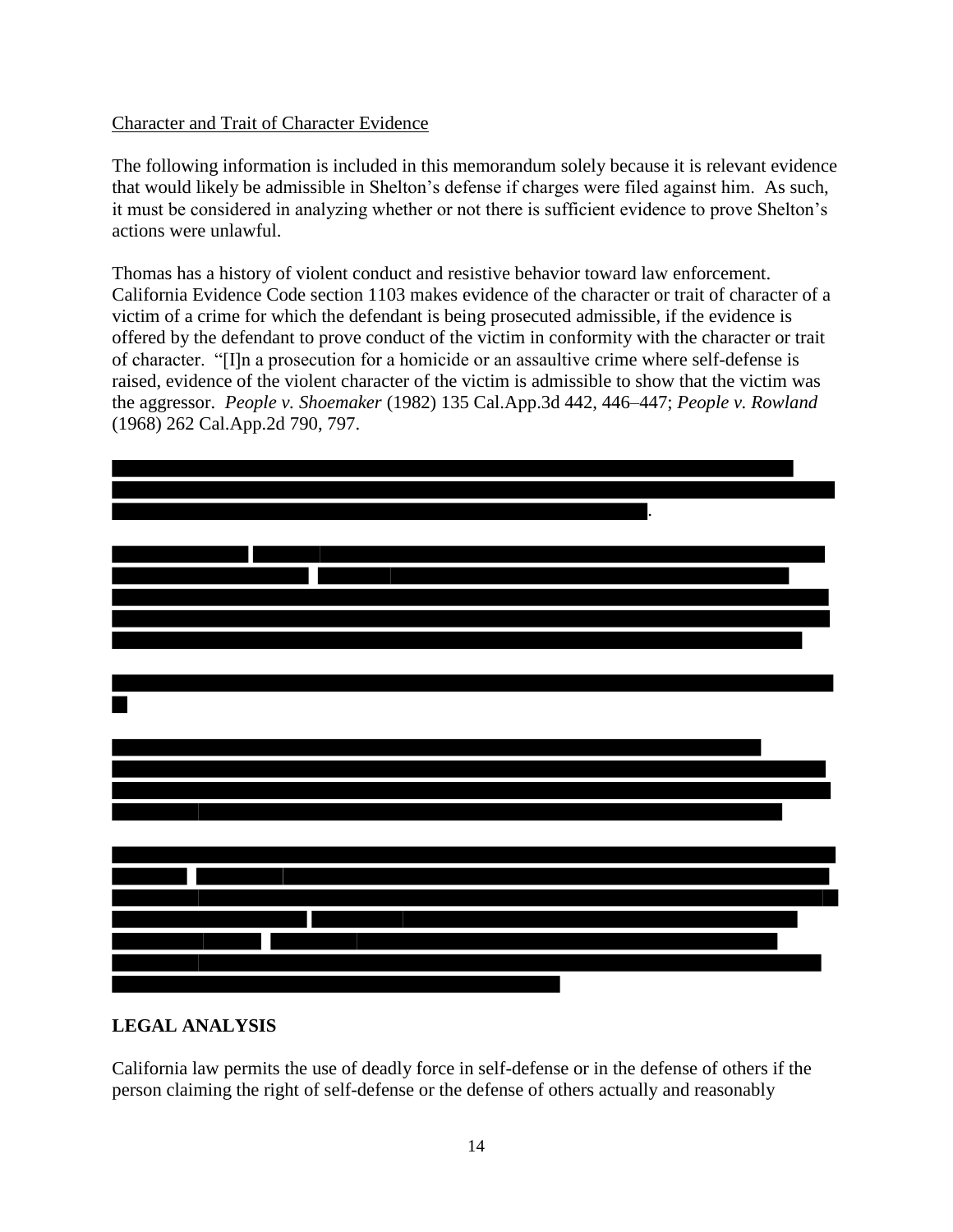believed that he or others were in imminent danger of great bodily injury or death. Penal Code section 197; *People v. Randle* (2005) 35 Cal.4th 987, 994 (overruled on another ground in *People v. Chun* (2009) 45 Cal.4th 1172, 1201); *People v. Humphrey* (1996) 13 Cal.4th 1073, 1082; *see also,* CALCRIM No. 505.

A peace officer is justified in using deadly force upon another person when the officer reasonably believes, based on the totality of the circumstances, that such force is necessary for either of the following reasons: (1) to defend against an imminent threat of death or serious bodily injury to the officer or to another person; or (2) to apprehend a fleeing person for any felony that threatened or resulted in death or serious bodily injury, if the officer reasonably believes that the person will cause death or serious bodily injury to another unless immediately apprehended. Penal Code section  $835a(c)(1)(A) \& (B)$ .

A threat of death or serious bodily injury is imminent when, based on the totality of the circumstances, a reasonable officer in the same situation would believe that a person has the present ability, opportunity, and apparent intent to immediately cause death or serious bodily injury to the peace officer or another person. An imminent harm is not merely a fear of future harm, no matter how great the fear and no matter how great the likelihood of the harm, but is one that, from appearances, must be instantly confronted and addressed. Penal Code section 835a(e)(2).

When considering the totality of the circumstances, all facts known to or perceived by the peace officer at the time, including the conduct of the officer and the subject leading up to the use of deadly force, are taken into consideration. Penal Code section  $835a(a)(4) \& (e)(3)$ . The peace officer's decision to use force is not evaluated with the benefit of hindsight and shall account for occasions when officers may be forced to make quick judgments about using force. Penal Code section  $835a(a)(4)$ .

Under the current use of force law, the reasonableness of an officer's use of deadly force is analyzed using a reasonable officer standard, not the reasonable person standard that was previously applied and articulated in *People v. Mehserle* (2012) 206 Cal.App.4th 1125, 1147. In evaluating whether a police officer's use of deadly force was reasonable in a specific situation, it is helpful to draw guidance from the objective standard of reasonableness adopted in civil actions alleging Fourth Amendment violations. "The 'reasonableness' of a particular use of force must be judged from the perspective of a reasonable officer on the scene, rather than with the 20/20 vision of hindsight … The calculus of reasonableness must embody allowance for the fact that police officers are often forced to make split-second judgments—in circumstances that are tense, uncertain, and rapidly evolving—about the amount of force that is necessary in a particular situation." *Graham v. Connor* (1989) 490 U.S. 386, 396-397.

In this case, deputies initially responded to a 9-1-1 open-line call where yelling could be heard in the background, but the caller was not providing details of what was occurring at the location. When the deputies approached the residence, they heard yelling coming from inside the home. Thomas opened the front door but repeatedly refused to open a locked metal security door and let the deputies inside. Thomas was agitated and yelled at the deputies. . accused Thomas of battery in front of the deputies by asking Thomas why he had put his hands on her.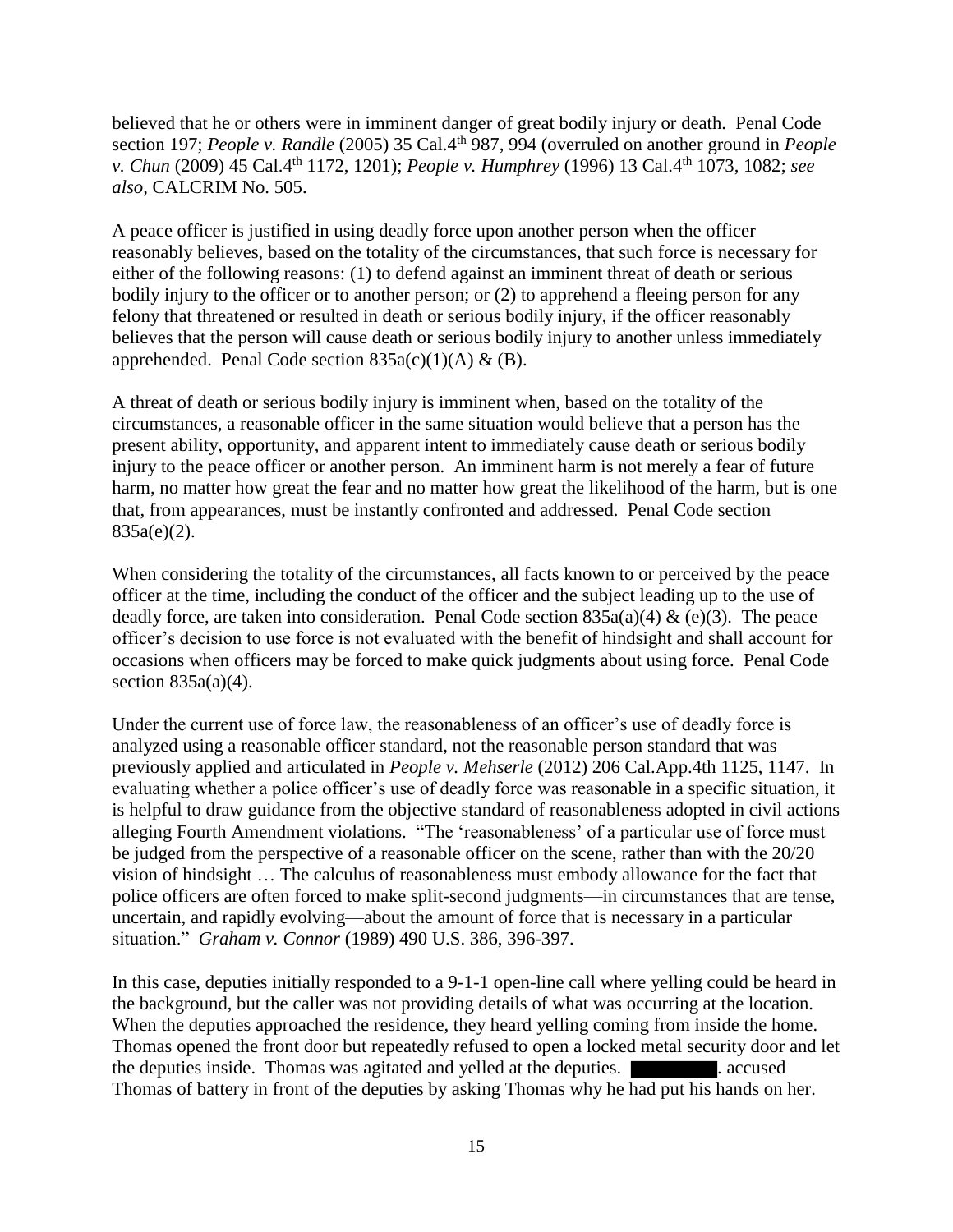According to multiple deputies, **a** appeared to be in distress and was physically prevented from opening the door by Thomas. At that time, the deputies forced entry into the residence.

## Entry into Thomas' Residence

Penal Code section 835a(e)(3) requires the totality of the circumstances be considered, including the officer's conduct prior to the use of deadly force, when determining the reasonableness of such force. Therefore, the legality of the deputies' forced entry into the home, which was initiated by Shelton and led to the use of deadly force, will be examined.

Generally, police entry into a home must be supported by probable cause, and there must be a warrant authorizing the search. *Nathanson v. United States* (1933) 290 U.S. 41, 47. However, an exception exists to the warrant requirement when there is probable cause to believe a crime has been committed and exigent circumstances exist. *U.S. v. Martinez* (2005) 406 F.3d 1160, 1164. Exigent circumstances are generally defined as, "Circumstances that would cause a reasonable person to believe that entry … was necessary to prevent physical harm to the officers or other persons, the destruction of relevant evidence, the escape of the suspect, or some other consequence improperly frustrating legitimate law enforcement efforts." *United States v. McConney* (1984) 728 F.2d 1195, 1199, *overruled on other grounds by Estate of Merchant v. C.I.R.* (9<sup>th</sup> Cir. 1991) 947 F.2d 1390.

In this case, the deputies' entry into the home was likely justified under the exigency doctrine. Based on the deputies' observations, they had probable cause to believe domestic violence had occurred and a legitimate interest in checking .'s welfare, preventing any further violence, and assisting her exit from the residence. Similar warrantless entries have been deemed appropriate in other cases. *See, e.g.*, *U.S. v. Brooks* (2004) 367 F.3d 1128 (holding 9-1-1 call reporting sounds of possible domestic violence combined with officer's observation of a disheveled room justified warrantless entry to check on the welfare of occupants).

## Shelton's Use of Deadly Force

Once inside the home, Herrera, Perales, Gonzales, and Shelton attempted to detain Thomas as Murphy contacted **Example 2.** Thomas resisted the deputies. Based on the positions of the deputies and **EXECUTE:** ., Shelton and Perales were the only people able to see Thomas' right hand and Perales' firearm, which was holstered on the left side of his body. Shelton and Perales both stated that Thomas attempted to remove Perales' gun from its holster. Before discharging his duty weapon, Shelton can be heard yelling on the 9-1-1 recording that Thomas was grabbing Perales' firearm. Shelton's voice sounds distressed, supporting his stated belief that the deputies' lives were in imminent danger.

Evidence of Thomas' history of violence and resistive behavior toward law enforcement could be used by Shelton as evidence that Thomas acted in conformity with that trait; i.e., as evidence that Thomas tried to draw Perales' service weapon. Furthermore, when the deputies arrived, Thomas told them that their presence made him fear for his life. After the deputies forced open the door and entered the home, Thomas yelled, "You all gonna kill me!" Thomas' mental state,